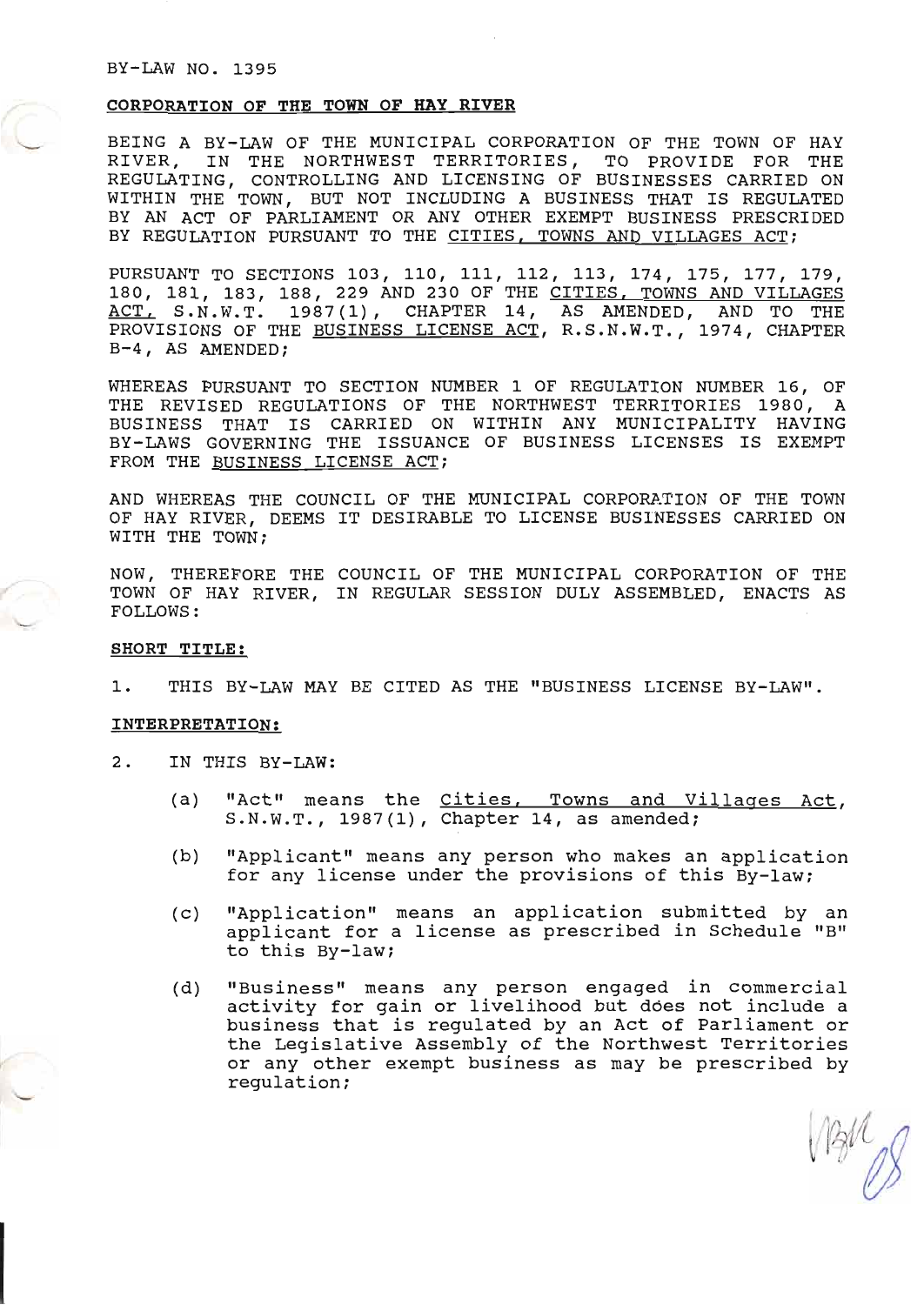- (e) "Canvasser" means any person who solicits orders by telephone, telecopier or other means for the purchase, sale, or trade of merchandise or who offers services for sale or trade;
- (f) "Council" means the Council of the Municipal Corporation of the Town of Hay River, Northwest Territories;
- (g) "Hawker or Pedlar" means any person who, whether as principal or agent, goes from house to house or locates on any street or roadway or elsewhere, other than a building which is his permanent place of business, and offers for sale or trade any merchandise to any person or offers to expose for sale or trade to any person by of offers as expose for sare of crade as any person by<br>means of samples, patterns, cuts, blueprints, or merchandise to be afterward delivered in or shipped to the Town but does not include a principal or agent selling to a wholesale or retail dealer in such nerchandise;
- (h) "Home Occupation" means any business carried on by a person who is an occupant of a residential building as a use secondary to the residential use of the building, and as defined in the zoning and planning by-laws of the Town;
- (i) "Justice" means a Judge of the Territorial Court, or any Justice of the Peace;
- (j) "License" means a business license or annual renewal license issued pursuant to this By-law;
- (k) "Licensee" means a person holding a valid license issued pursuant to this By-law;
- (1) "Licensing Period" means the period between April 1 and March 31 next thereafter during which a license is issued;
- (m) "Non-Conforming Business" means a business conducted as<br>a non-conforming use pursuant to the zoning and a hon conforming act particule to the Boning and<br>planning by-laws of the Town, the Act, or the <u>Planning</u><br><u>Act</u>, R.S.N.W.T. 1974, Chapter P-8, as amended;
- (n) "Non-Resident Business" means any business which does not maintain a place of business in the Town for a period of at least L83 days of any licensing period;
- (o) "Officer" means a Peace Officer pursuant to the Summary Conviction Procedures Act, S.N.W.T., 1978 (1) Chapter 3, as amended;

(1 p K U)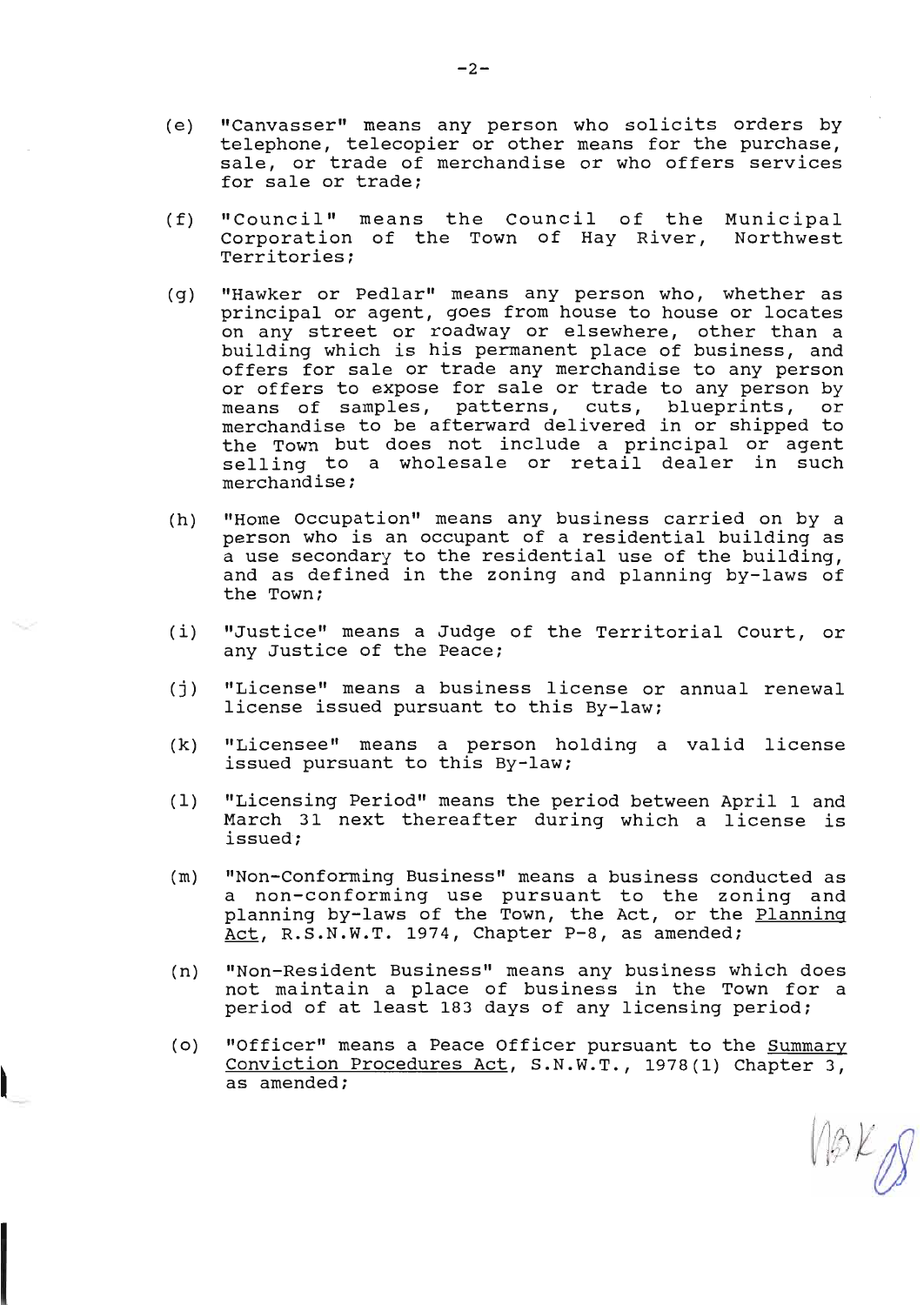- (p) "Person" means an individual, partnership, corporation, association, or other similar cooperative organization;
- $(q)$ "Place of Business" means any premises occupied or capable of being occupied by a person for the purpose of carrying on any business;
- $(r)$  "Resident Business" means any business which maintains a place of business within the Town for at least 184 days of any licensing period;
- (s) "Seasonal Tourist Business" means any business that operates primarily for the traveling public on a seasonal basis only;
- (t) "Senior Administrative Officer" means the Senior<br>Administrative Officer of the Town appointed by Council pursuant to Section 44 of the Act;
- (u) "Student Business" means any business owned and operated by a person presently attending an educational institution or enrolled in an ongoing post-secondary educational program;
- (v) "Summary Conviction Procedure Act" means Summary Conviction Procedure Act S.N.W.T., 1978(1) Chapter 3, as amended;
- (w) "Town" means the Municipal Corporation of the Town of Hay River, Northwest Territories;
- (x) "WCB Certificate" means a Certificate of Compliance or similar document issued annually by the Workers' Compensation Board of Northwest Territories evidencing compliance with the Workers' Compensation Act, S.N.W.T.  $1977(1)$ , Chapter 7, as amended.

### APPLICATION OF BY-LAW

This By-law shall apply to all persons carrying on business<br>in the Town except a person or group registered as a  $3.$ In the fown except a person of group registered as a 1974, Chapter C-10, as amended.

 $V\otimes\mathbb{Z}_{p}$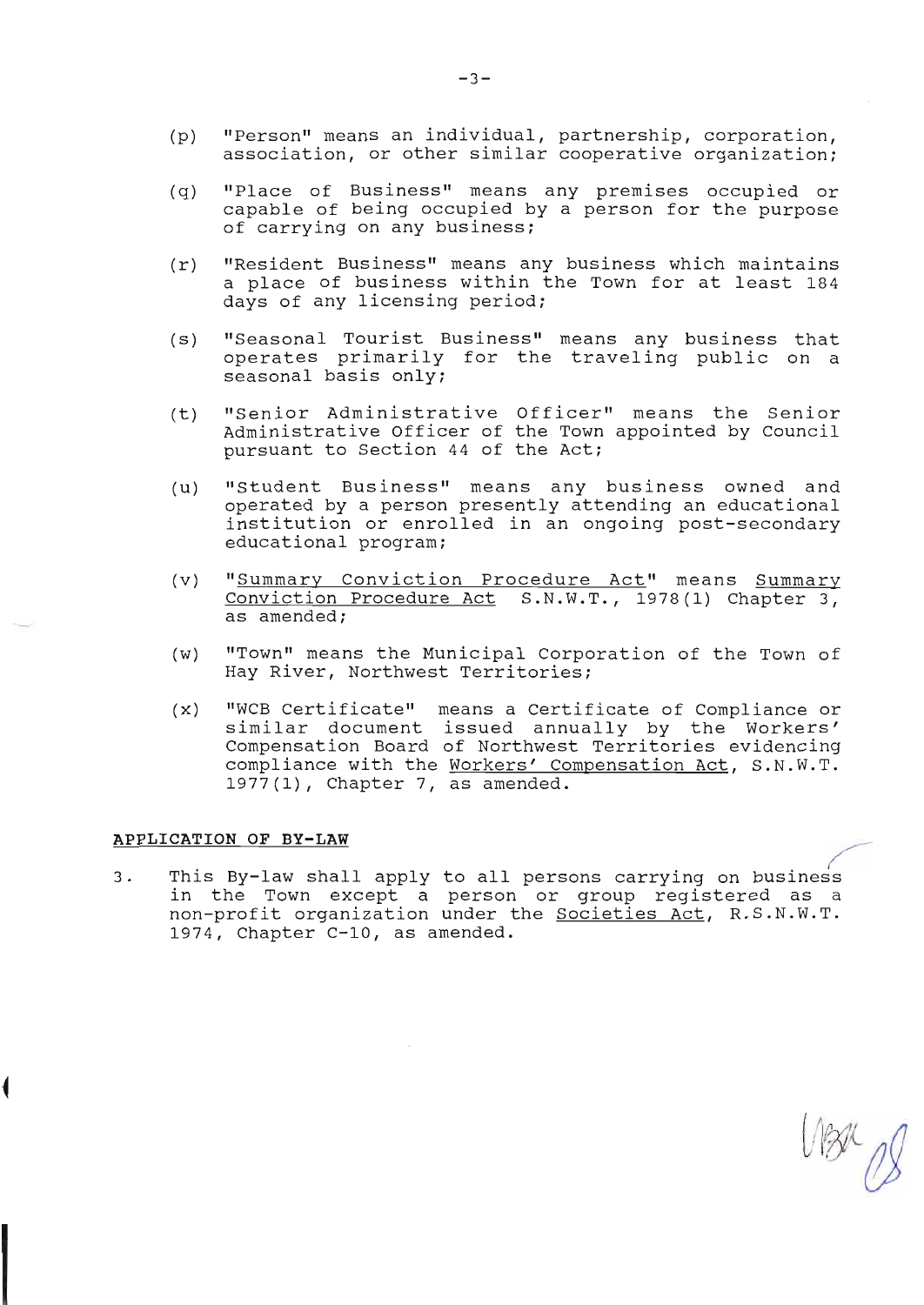### IJICENSING

4. (a) All persons carrying on or operating a business in the Town shall be required to obtain a business license in the class prescribed in this By-law.

(b) A person engaged in or carying on one or more different businesses, either separately or together, shall be reguired to apply for and obtain a license for each business pursuant to this By-Iaw.

(c) A11 licenses issued pursuant hereto shall be displayed in a conspicuous manner at the place of business to which the license pertains.

- 5. CLASSES For the purposes of this By-law, all businesses<br>shall be divided into the following classes:
	- $(a)$  Commercial;
	- (b) Home Occupation;
	- (c) Student;
	- (d) Seasonal Tourist;
	- (e) Non-Conforming, and
	- (f) Non-Resident.
- 6. FEES (a) All persons applying for a license shall make<br>application to the Town by completion of the<br>form set out in Schedule "B" to this By-law.<br>At the time of the submission of the<br>application for a license, the appl pay the appropriate fee for the class of license being applied for pursuant to Schedule "A" to this By-law.
	- The fees payable to the Town for a license issued on or after the 1st day of November in any licensing period sha1l be one half of the annual license fee set out in Schedule "A". (b)
- 7. TERM Subject to the provisions of this By-law, a license<br>is valid and current from the date of issue until the 31st day of March next after the date of issue.
- 8. CONDITIONAL LICENSES (a) Notwithstanding any other<br>provisions of this By-law, where an applicant for a license<br>is unable to produce a valid WCB Certificate in accordance<br>with the terms of this By-law, and provided tha

Very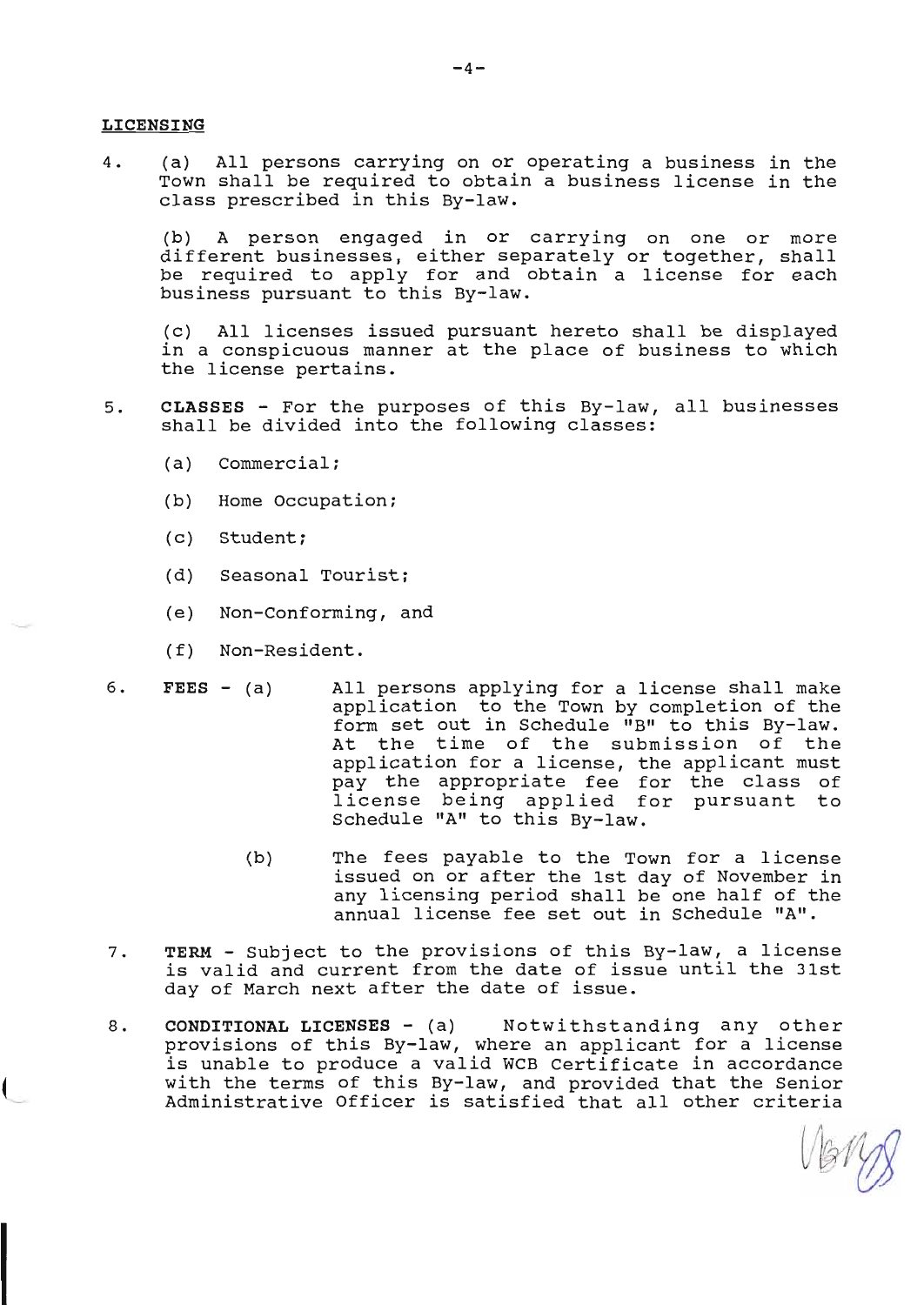for the issue of a license have been complied with, the Senior Administrative officer may issue a conditional license. In the event that the applicant is unable to produce a WCB Certificate as required within the said 60 day period, the license shall be deemed to be canceled.

- (b) Where an applicant is unable to strictly comply with the terms of any other By-Iaws applicable to the business and such non-compliance is of a minor nature,<br>does not involve danger to life or health and will not prejudicially affect other persons, a license may be issued to the applicant subject to such conditions as the Senior Administrative Officer may require, the particulars of such conditions to be endorsed thereon.
- 9. NON-TRANSFERABLE Licenses issued under this By-law are not transferable.
- 10. AMENDMENTS In the event that an applicant or licensee wishes to change any information contained in the application submitted to the Town, whether prior to or after the issue of a license, the applicant or licensee shall make application for such changes to the Senior Administrative Officer and submit therewith any applicable administrative<br>fee. The Senior Administrative Officer shall consider such<br>application, and, if appropriate, amend the original application form submitted by the applicant or licensee accordingly. In the event that a license has been issued on the basis of the former application, the license shall be amended accordingly.
- 11. EXPIRY Every license issued under the provisions of this By-law shall terminate at midnight on the 31st day of March next after the date of issue, unless:
	- (a) the terms of this By-1aw otherwise expressly provide;
	- (b) the license provides otherwise, or

1

- (c) the license has been sooner canceled or forfeited.
- 12. DISCRETION TO ISSUE Subject to section 26 herein, the Senior Administrative Officer may refuse to issue a license to an applicant if the Senior Administrative Officer has reasonable and probable grounds to believe and does believe that the business or applicant does not or will not meet the requirements for the issue of a license pursuant to this By-1aw.

 $\sqrt{81-\rho}$ I/ /) v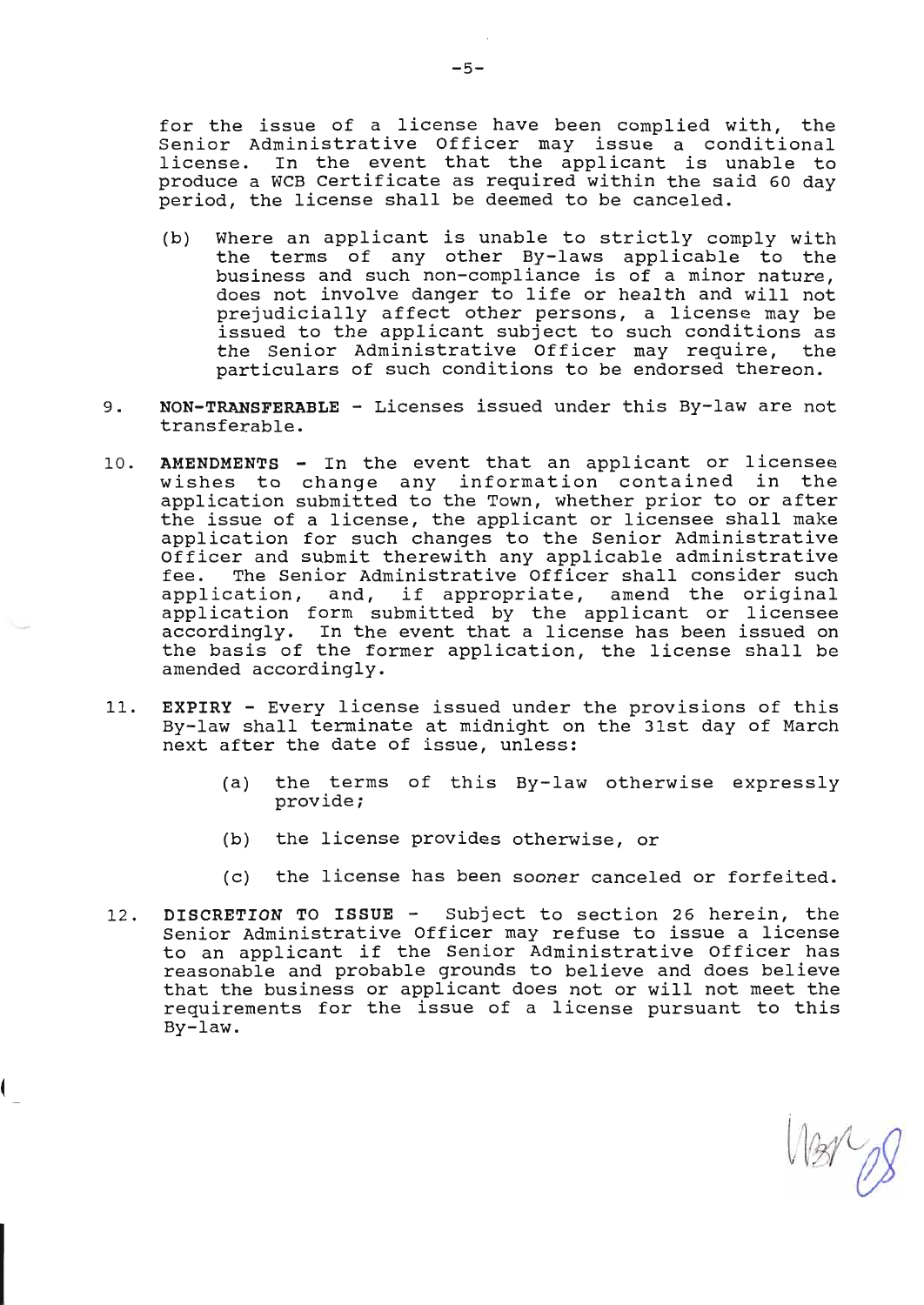### LICENSE RENEWALS

- 13. (1) A license issued pursuant hereto shall be renewed<br>annually in accordance with this By-law by submission<br>to the Town of the application form set out in Schedule<br>rrBrr hereto prior to the expiry of the current licens
	- (2) Notwithstanding any other provisions of this By-law, in<br>the event that a license renewal application is not<br>submitted to the Town by 5:00 p.m. the 30th day of<br>April in the licensing period applied for, any person<br>carry to be in contravention of Section 4 (a) of this By-Iaw.

### ADMINISTRATION

- 14. The Senior Administrative Officer is hereby appointed to carry out the terms of this By-law.
- 15. The powers and duties of the Senior Administrative Officer under this By-law shal1 be:
	- (a) to receive and deal with all applications for licenses;
	- (b) to prepare and issue all licenses pursuant to this  $By-Law;$
	- (c) to keep a record of all applications and retain on file a duplicate counterpart of all licenses issued;
	- (d) to ascertain, as far as is reasonably practicable, that<br>all information furnished by an applicant in connection<br>with an application for a license is true in substance and in fact;
	- (e) to conduct aII inspections of premises which the Senior Administrative Officer deems necessary;
	- (f) to administer this By-law, and, as far as is<br>practicable, ensure that all persons concerned conform<br>to its provisions and to prosecute persons who fail to comply therewith, and
	- (g) to report to Council as reguired from time to time.
- 16. Every license issued pursuant to the provisions of this By-Iaw shall be deemed to be subject to the licensee regulations and By-laws of the Town, including but not limited to the following:

 $M_{\rm H}$ 

(a) zoning;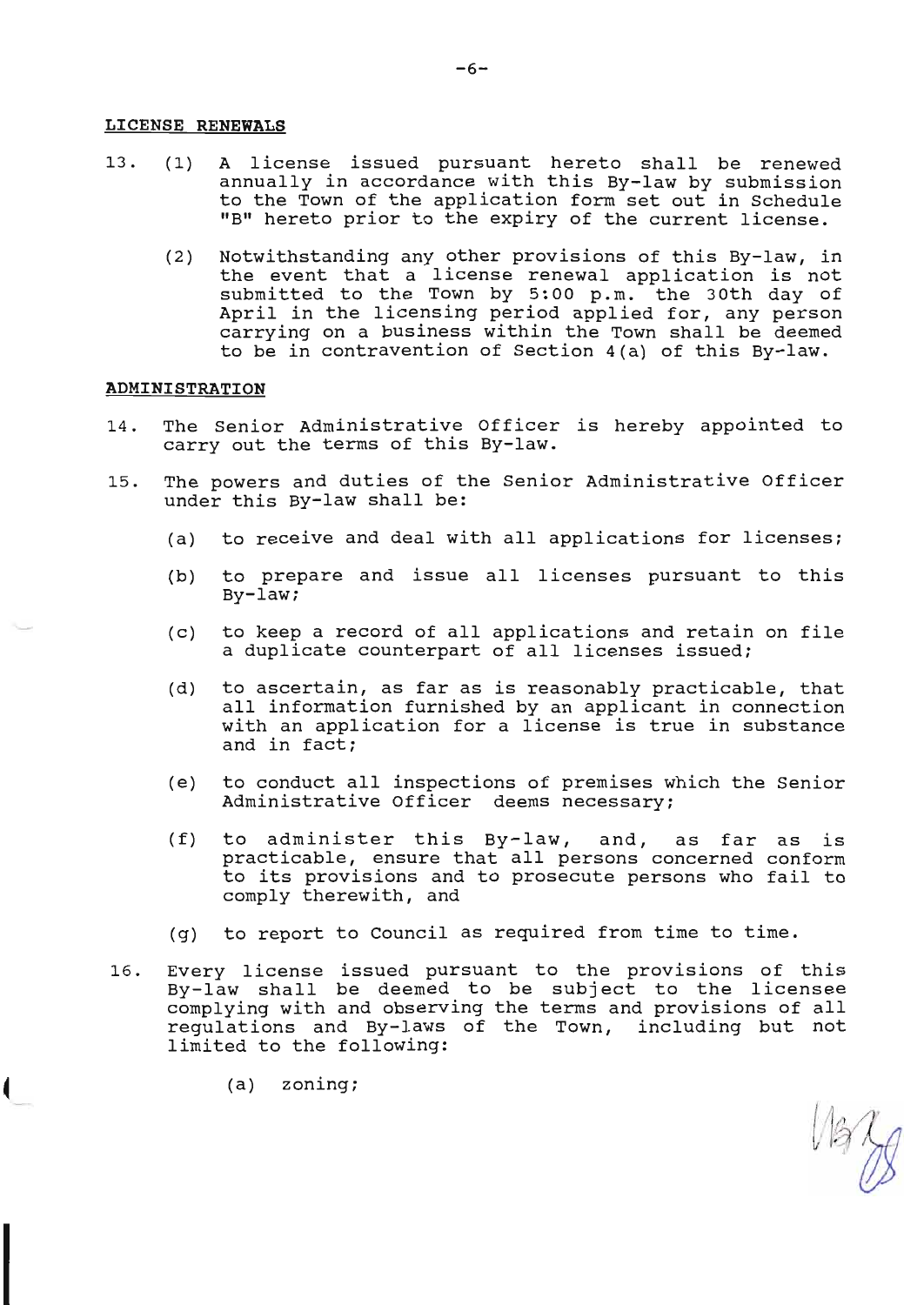- (b) development;
- (c) health, and
- (d) fire.

#### 17. CANVASSERS, HAWKERS AND PEDLARS

- (1) All canvassers, hawkers and pedlars who are required to be bonded and licensed by the Government of the Northwest Territories, must produce a valid direct sellers license prior to having a license issued hereunder.
- Every canvasser, hawker and pedlar engaged in business shall carry upon his person the license issued and sha1l, upon demand, produce the license to an officer or any person to whom goods are offered for sale or trade. (2)

### 18. HOME OCCUPATION

In addition to any other licensing requirements, an applicant wishing to carry on business within a residential area must apply directly to Council which must be satisfied<br>that the applicant is in compliance with all applicable<br>legislation, regulations and By-laws prior to the issuance<br>of a license.

### 19. NON-CONFORMING BUSINESS

In addition to any other licensing requirements, an applicant wishing to carry on a non-conforming business within the Town must apply directly to Council which must be satisfied that the applicant is in compliance with al

### SUSPENSION OR CANCELLATION OF LICENSES

20. Where any person has failed to observe and comply with:

- (a) any conditions endorsed on his license, or
- (b) any terms or provisions of this By-1aw, or applicable Act of Parliament, Act of the Legislative Assembly of the Northwest Territories or any By-Iaw of the Town,

the Senior Administrative Officer may cancel the appropriate<br>license or licenses of such person. In each such case, the<br>fees paid for the issue of all such licenses are forfeited to the Town.  $V$ boll  $\beta$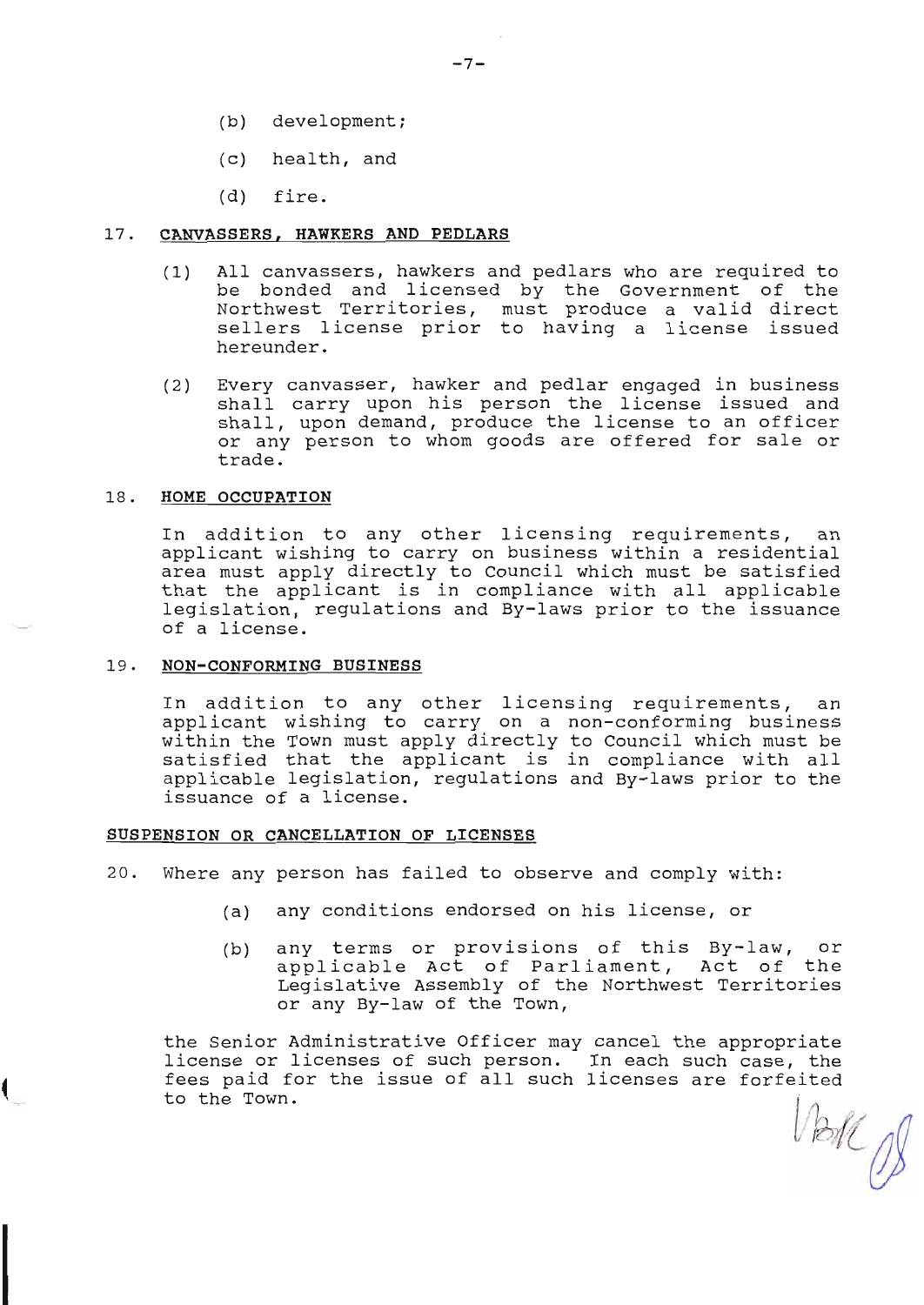- 2L. (1) Notwithstanding Section 20, and subject to the provisions of this By-law, before any license is suspended or canceled, the Senior Administrative Officer shall:
	- (a) allow the licensee, or that person's representative, an opportunity to be heard by Council, and

l J

- (b) serve written notice on any  $\tfrac{1}{\sqrt{2}}$  licensee at least three (3) days prior to the date of the hearing.
- (2) the notice shall:
	- (a) set out the tine and place of the hearing, and
	- (b) advise the licensee of the purpose of the hearing and the right of the licensee to attend and make representation.
- (3) The notice must either be served personally or by single registered mail addressed to the applicant at the address set out in the application.
- (4) Where the Council, or the Senior Administrative Officer, is of the opinion that there is imminent danger to public health and safety, the Senior Administrative Officer may
	- (a) abridge the time for notice, or
	- (b) take appropriate action without the notice or hearing required.
- (5) Any person may appeal the decision of Council within thirty (30) days to a justice.
- 22. Any person who is convicted twice in any licensing period<br>for contravening provisions of this By-law shall, in<br>addition to any other penalty, have its business license addressen to dny centr pendrey, have res subfineed

### INSPECTION

23. Any place of business in respect of which a license has been issued shall be subject to inspection at any tine during regular hours of business by the Senior Administrative officer or by any person duly authorized under this By-Iaw.

Visice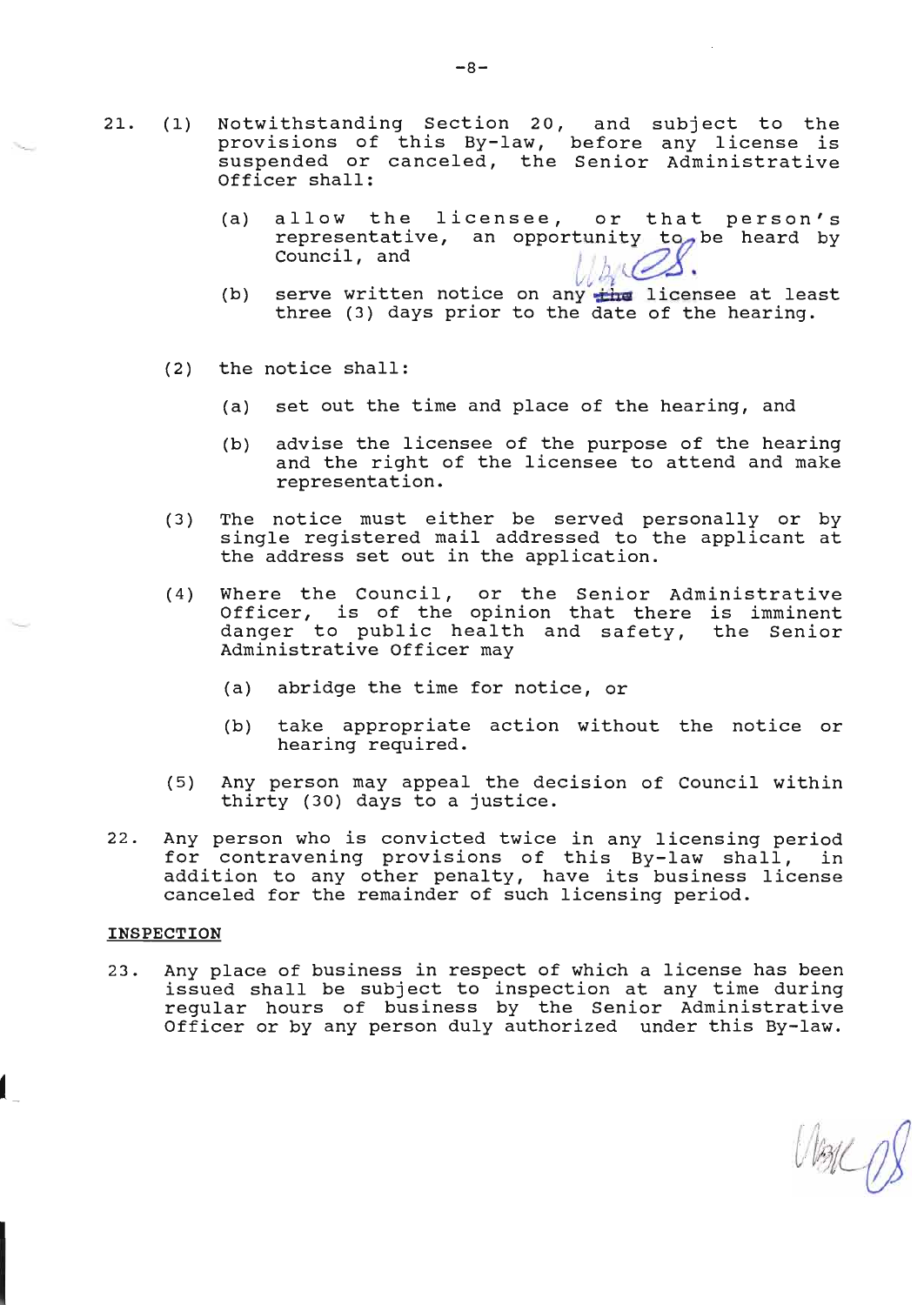24. Any person who, after demand for inspection has been made by the Senior Administrative Officer, authorized person, or Officer, refuses admittance to a place of business for which<br>such person has charge or control, shall be quilty of an such person has charge or control, shall be quilty of offence.

### **APPEALS**

25. The provisions of Sections L79, L80 and L8L of the Act shal1 apply nutatis mutandis in respect of appeals.

### PUNISHMENT FOR VIOLATIONS

- Any person violating any provision of this By-law is quilty of an offence and is liable upon Summary Conviction:  $26.$   $(1)$ 
	- (a) For a first offence during any licensing period,
		- (i) in the case of an individual, to a fine not exceeding five hundred dollars (\$500.00), plus court costs, and
		- (ii) in the case of a corporation, to a fine not exceeding one thousand dollars (\$L,00O.00), plus court costs, and
	- (b) For each subsequent offence during a licensing period;

(i) in the case of an individual, to a fine not exceeding one thousand dollars (\$L,000.00), plus court costs, and

(ii) in the case of a corporation, to a fine not exceeding five thousand dollars (\$5,000.00), plus court costs, and

- (c) imprisonment for a period not exceeding six (6) months, in default of payment of any fine imposed.
- In the case of an offence contrary to Section 4 (a) herein the justice shall, in addition to any other penalty imposed, order payment of the relevant license fees in accordance with the provisions of this By-law. (2)
- Pursuant to the **Summary Conviction Procedures Act**, an Officer may issue a Summary Offence Ticket Information to any person who violates any provisions of this By-law and such person may, pursuant to the said Act, pay to the Town the voluntary penalty for such offence (3)

 $W$ BIC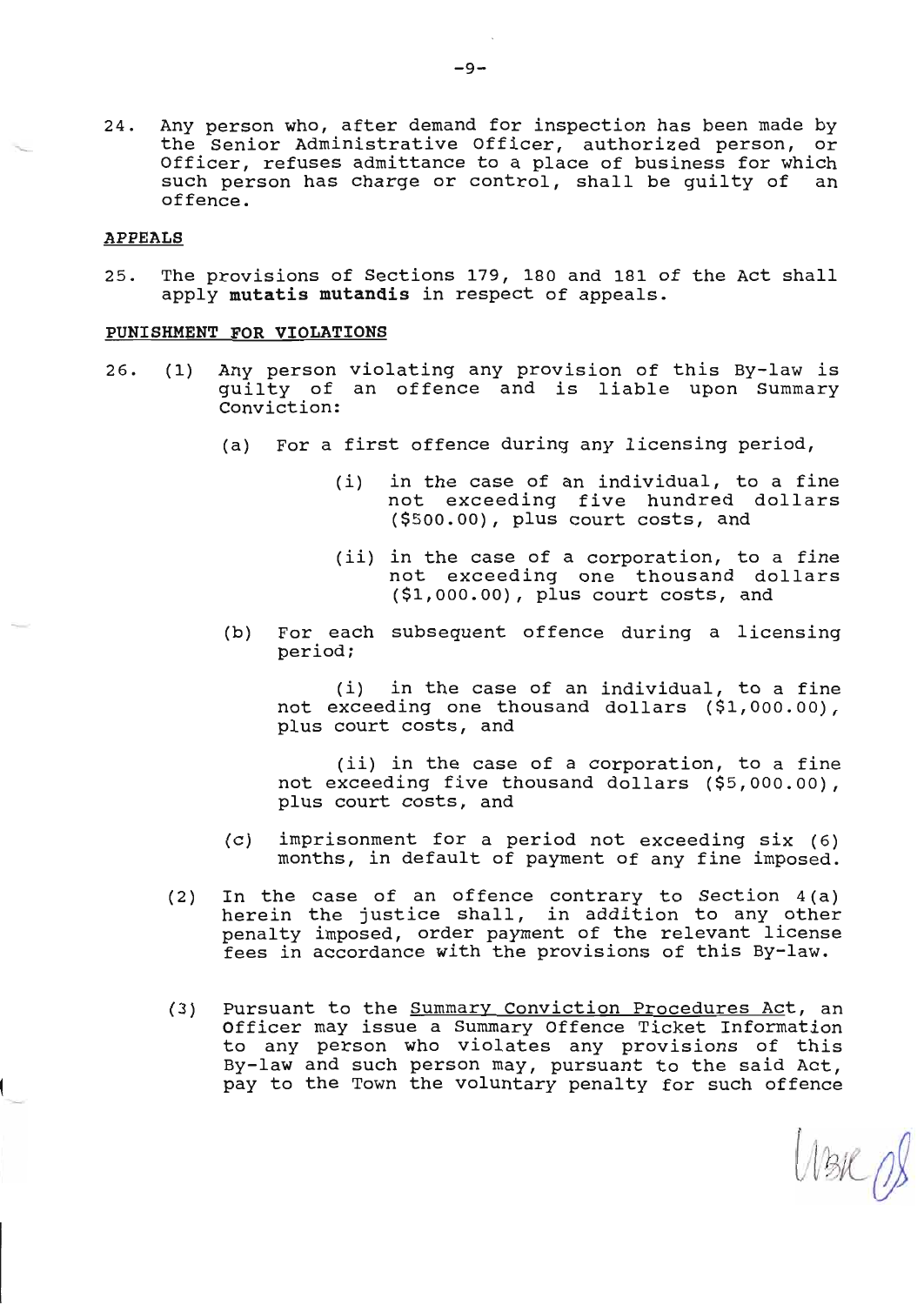as set out in schedule "C" hereto at any time prior to the court date specified in the Summary Offence Ticket Information.

- $(4)$ Any person charged with an offence and who is issued a summary Offence Ticket Information is not required to appear in court in answer to the summons if, within the time stated therein, he
	- signs the plea of guilty endorsed on the summons,  $(a)$ and
	- $(b)$ delivers the summons and the specified penalty to the place stated on the summons,

and upon so doing the person charged shall be deemed to be convicted of the offence charged.

### **GENERAL**

- Schedules "A", "B" and "C" referred to herein and attached 27. hereto form part of this By-law.
- Upon this By-law coming into full force and effect, all 28. current valid business licenses shall continue in effect to March 31st, 1991.
- By-law #1137 is hereby repealed.  $29.$

READ A FIRST TIME THIS  $11^{+4}$  DAY OF  $\frac{66}{100}$  A.D., 1991. READ A SECOND TIME THIS  $\iiint$  DAY OF  $\mathbb{R}$ arch A.D., 1991 READ A THIRD AND FINAL TIME THIS  $18^{t}$  DAY OF  $Max \in \mathbb{A}$  A.D., 1991 AND PASSED WITH THE CONSENT OF COUNCIL.

MAYOF

SENIOR ADMINISTRATIVE OFFICER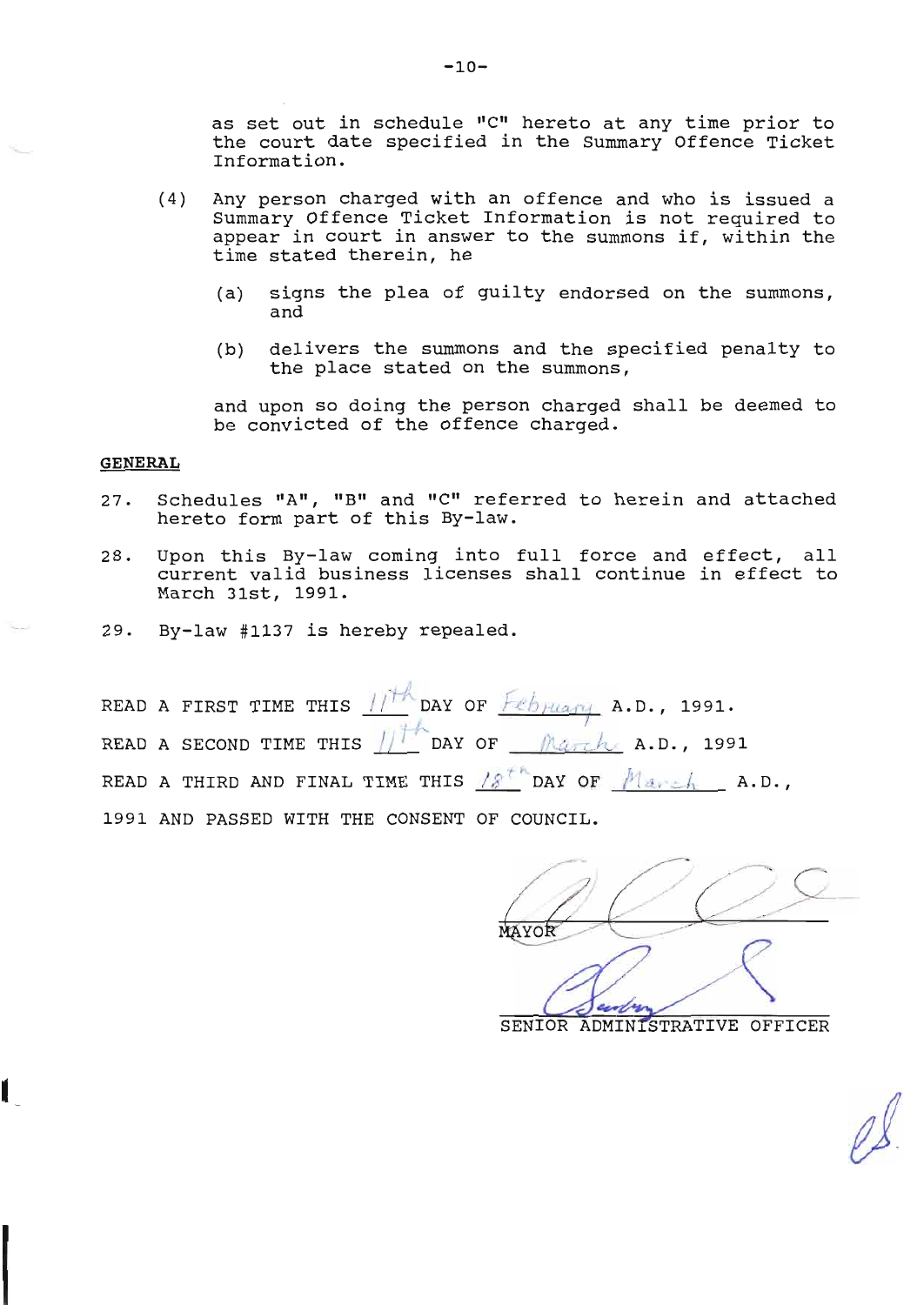# **SCHEDULE "A"**

SCHEDULE OF FEES ATTACHED TO AND FORMING A PART OF BY-LAW NO. 1395

| <b>CLASS OF LICENSE</b> | FEE     |
|-------------------------|---------|
| COMMERCIAL              | \$94.00 |
| HOME OCCUPATION         | 125.00  |
| STUDENT                 | 10.00   |
| SEASONAL TOURIST        | 50.00   |
| NON-CONFORMING          | 188.00  |
| NON-RESIDENT            | 250.00  |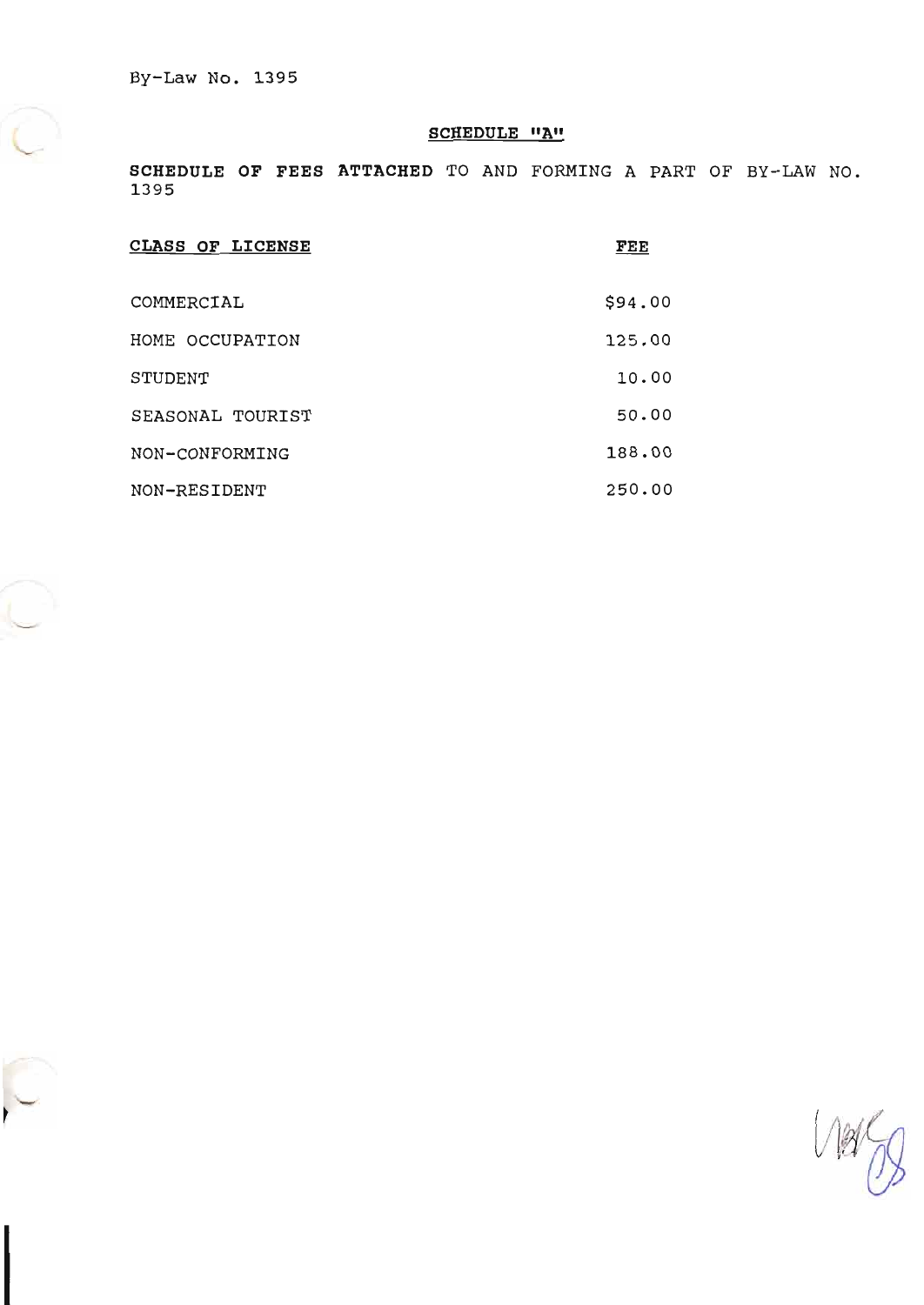BY-LAW NO. 1395 **BUSINESS LICENSE FEE \$**<br>**Period ending March 31, 19\_\_\_** 

# SCHEDULE "B"

# TOWN OF HAY RIVER

# APPLICATION FOR BUSINESS LTCENSE

| I, (NAME)<br>(NAME)<br>(NAME OF CITY/TOWN)<br>in the (PROVINCE OR TERRITORY)                                                                                                                 |                                                                                                                                                                                                                                |
|----------------------------------------------------------------------------------------------------------------------------------------------------------------------------------------------|--------------------------------------------------------------------------------------------------------------------------------------------------------------------------------------------------------------------------------|
|                                                                                                                                                                                              |                                                                                                                                                                                                                                |
| do hereby apply for a Business License under the terms of By-law<br>No. 1395 for the purpose of carrying on a business during the<br>year ending March 31, 19___, at the following location: |                                                                                                                                                                                                                                |
| LOT _____ BLOCK _____ PLAN ____, CIVIC ADDRESS: ______                                                                                                                                       | in the Town of Hay River.                                                                                                                                                                                                      |
|                                                                                                                                                                                              |                                                                                                                                                                                                                                |
|                                                                                                                                                                                              | <u> 1989 - Johann John Stone, markin sanadi ya kutoka mwaka wa 1989 - Amerika mwaka wa 1989 - Amerika mwaka wa 19</u>                                                                                                          |
|                                                                                                                                                                                              |                                                                                                                                                                                                                                |
| EMPLOYMENT: OWNER/OPERATOR - FULL TIME ______ PART TIME ______ EMPLOYEES: FULL TIME ______ PART TIME ______ SEASONAL _______                                                                 |                                                                                                                                                                                                                                |
| DATE: APPLICANT'S SIGNATURE                                                                                                                                                                  |                                                                                                                                                                                                                                |
|                                                                                                                                                                                              |                                                                                                                                                                                                                                |
| OFFICE USE ONLY                                                                                                                                                                              |                                                                                                                                                                                                                                |
|                                                                                                                                                                                              |                                                                                                                                                                                                                                |
|                                                                                                                                                                                              |                                                                                                                                                                                                                                |
|                                                                                                                                                                                              | <b>DATE</b><br><b>INITIAL</b>                                                                                                                                                                                                  |
|                                                                                                                                                                                              | ROUTING PROPERTY AND RESIDENCE IN A REPORT OF RESIDENCE IN A REPORT OF RESIDENCE IN A REPORT OF RESIDENCE IN A REPORT OF RESIDENCE IN A REPORT OF RESIDENCE IN A REPORT OF RESIDENCE IN A REPORT OF RESIDENCE IN A REPORT OF R |
|                                                                                                                                                                                              |                                                                                                                                                                                                                                |
|                                                                                                                                                                                              | BY-LAW BY-LAW                                                                                                                                                                                                                  |
| COUNCIL                                                                                                                                                                                      |                                                                                                                                                                                                                                |
| W.C.B.<br>APPROVED                                                                                                                                                                           |                                                                                                                                                                                                                                |

 $\frac{1}{8}$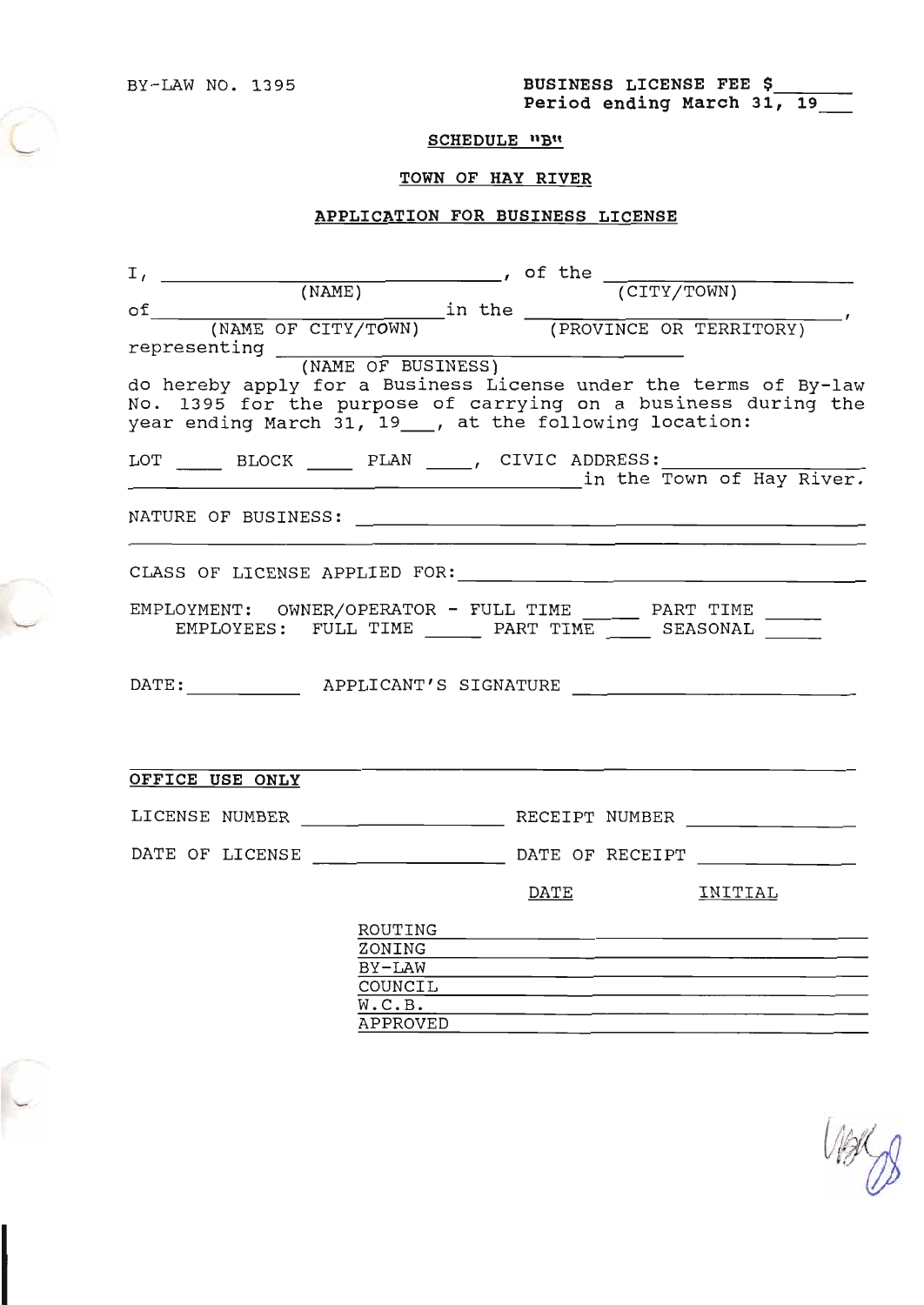BY-LAW NO. 1395

### **SCHEDULE "C"**

# **VOLUNTARY FINES**

OPERATING A BUSINESS WITHOUT A VALID LICENSE [S.4(a)]. . \$100.00 FAILING TO POST A BUSINESS LICENSE  $[S.4(c)]$  ...... \$100.00 FAILING TO PRODUCE BUSINESS LICENSE UPON DEMAND [S.17(2]. \$100.00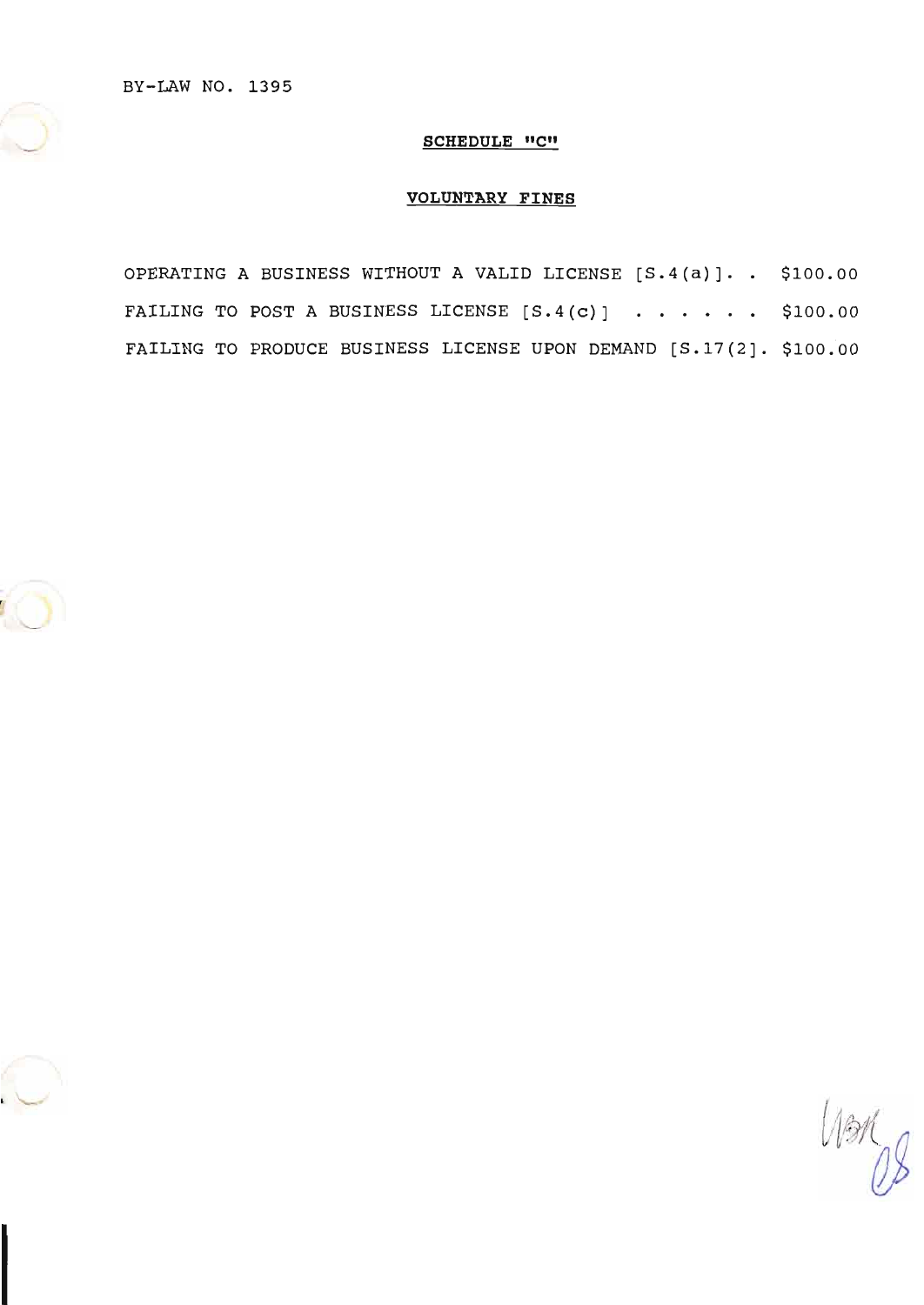### BY-LAW NO. 1395 "A"

### CORPORATION OF THE TOWN OF HAY RIVER

BEING A BY-LAW of the Municipal Corporation of the Town of Hay River in the Northwest Territories, to amend By-Law No. 1395, the "Business Licence By-Law", pursuant to the Cities, Towns and Villages Act, RSNWT, 1988, Chap. C-8, Sections 109 to 112, as amended.

NOW THEREFORE, the Council of the Corporation of the Town of Hay River, in<br>session duly assembled, enacts as follows:

L. That Schedule "A" - Schedule of Fees attached to and forming a part of By-Law No. 1395, is hereby repealed, and replaced by Schedule "A" attached to and forming part of this By-Law.

| READ A FIRST TIME this $\sqrt{6}$ day of $\sqrt{995}$ .                  |  |                                                                                   |
|--------------------------------------------------------------------------|--|-----------------------------------------------------------------------------------|
| READ A SECOND TIME this $\sqrt{6}$ day of $\sqrt{2n\pi x^2 + 1}$ , 1995. |  |                                                                                   |
|                                                                          |  | READ A THIRD AND FINAL TIME this $\frac{16}{2}$ day of $\sqrt{anu_{2m}}$ , $1935$ |
| and passed with the consent of Council.                                  |  |                                                                                   |

MAYOR SENIOR ADMINISTRATIVE OFFICER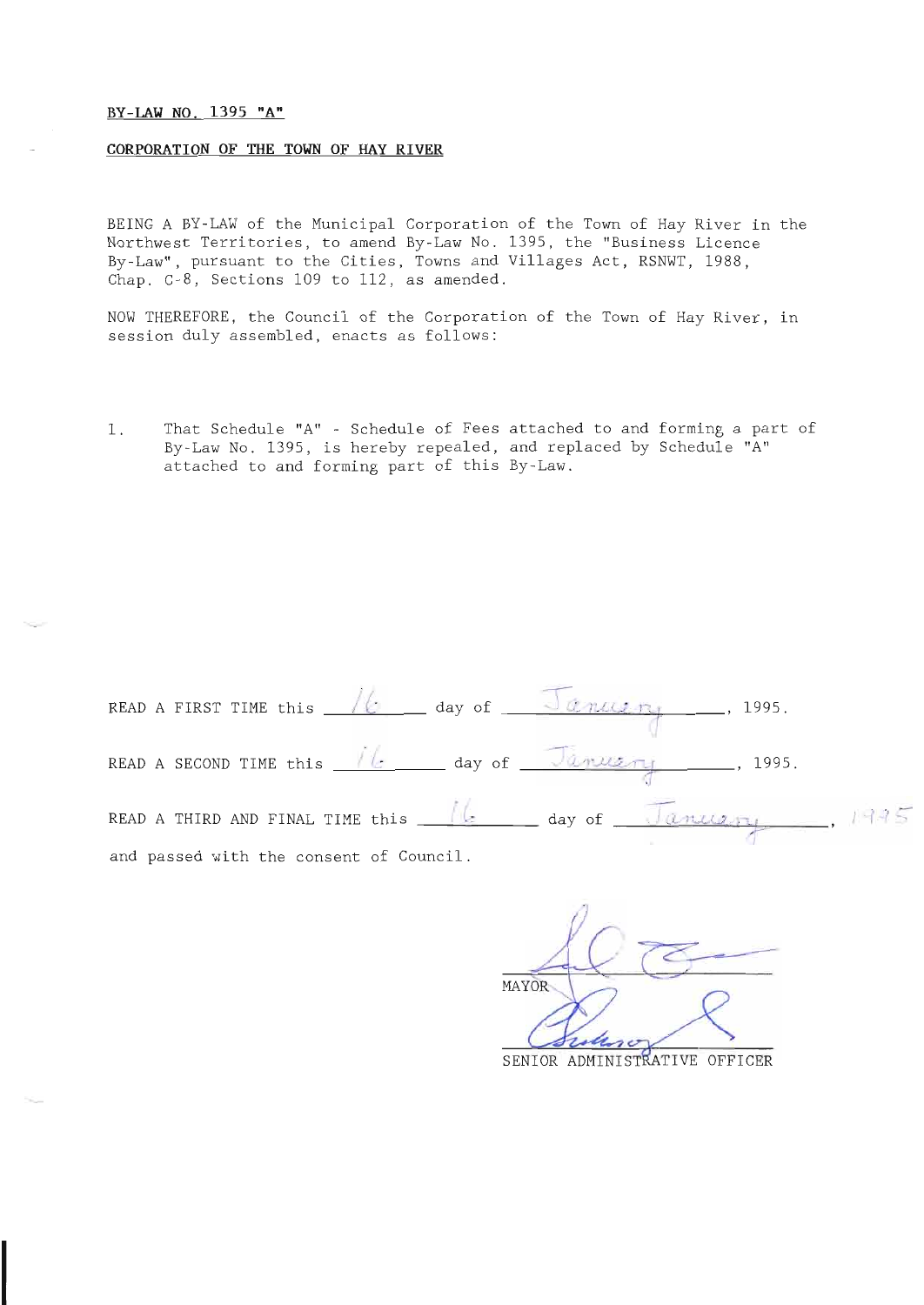SCHEDULE "A"

| CLASS OF LICENCE | FEE         |
|------------------|-------------|
| COMMERCIAL       | \$100.00    |
| HOME OCCUPATION  | \$132.50    |
| STUDENT          | 10.00<br>\$ |
| SEASONAL TOURIST | \$<br>50.00 |
| NON-CONFORMING   | \$188.00    |
| NON-RESIDENT     | \$275.00    |

I

MS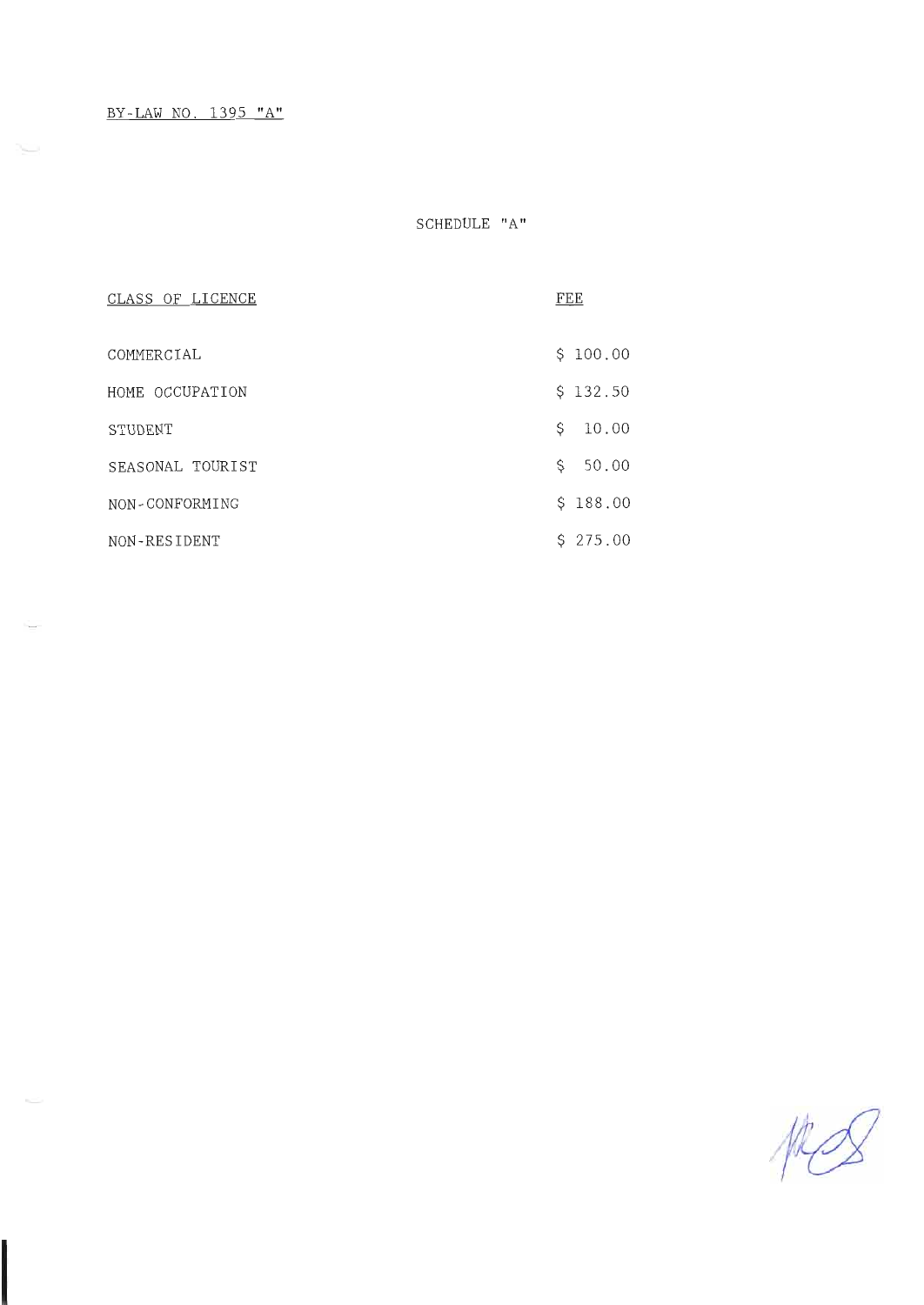#### BY-LAW NO- 1395 "8"

#### CORPORATION OF THE TOWN OF HAY RIVER

BEING A BY-LAW of the Municipal Corporation of the Town of Hay River in the Northwest Territories, to amend By-Law No. 1395, the "Business License By-Law," pursuant to the Cities, Towns and Villages Act, RSNWT, 1988, Chap C-8, Sections LO9 to LLZ, as amended.

NOW THEREFORE, the Council of the Corporation of the Town of Hay River, in session duly assembled, enacts as follows:

- 1. That Section 17 of the Business License By-Law, being By-Law No. 1395 of the Municipal Corporacion of the Town of Hay River, is hereby repealed, and the following substituted therefore:
	- 17 . (1) A11 canvassers, hawkers and pedlars who are required to be bonded and licensed by the Government of the Northwest Territories, must produce a valid direet sellers license prior to having a license of a sub-license issued hereunder.
		- (2) Where an applicant intends to have canvassers, hawkers, or pedlars operating under its business license, a Salesperson Sub-License shall be issued to each canvasser, hawker, ot pedlar upon payment of the appropriate fees as outlined in Schedule "A" of this By-Law.
		- (3) Every canvasser, hawker and pedlar engaged in business shall carry upon his person the license or the Salesperson Sub-License issued and shall, upon demand, produce the same to an officer or any person to whom goods are offered for sale or trade.
- 2. That Schedule "A" Schedule of Fees attached to and forming a part of By-Law No. 1395, as amended by By-Law  $\#$  1395 "A", is hereby repealed, and replaced by Schedule "A" attached to and forming part of this By-Law.

| READ A FIRST TIME this $\frac{\lambda_6}{\lambda_6}$ day of June, 1995.                            |    |                                 |         |
|----------------------------------------------------------------------------------------------------|----|---------------------------------|---------|
| READ A SECOND TIME this $\frac{\partial}{\partial \theta}$ day of $\sqrt{\theta}$ .                |    |                                 |         |
| READ A THIRD AND FINAL TIME this 26 day not live.<br>1995, and passed with the consent of Council. | MA | <b>ADMINICTPATIVE</b><br>SENIOP | OFFICER |

SEN]OR ADMINISTRATIVE OFFICER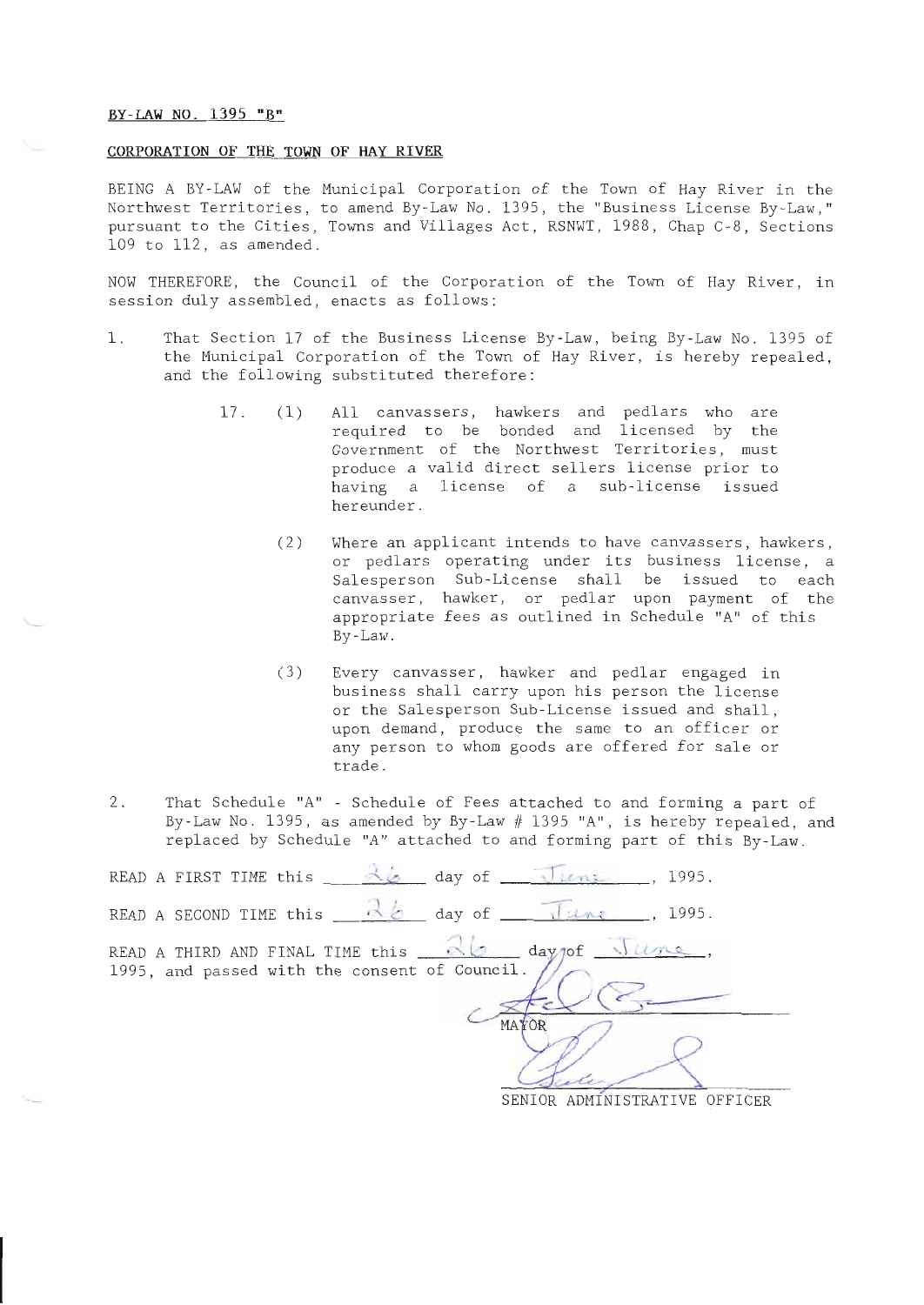BY-LAW NO. 1395 "B"

### SCHEDULE "A"

| CLASS OF LICENSE        |    | FEE    |
|-------------------------|----|--------|
| <b>COMMERCIAL</b>       | \$ | 100.00 |
| HOME OCCUPATION         | \$ | 132.50 |
| <b>STUDENT</b>          | \$ | 10.00  |
| SEASONAL TOURIST        | Ş  | 50.00  |
| NON-CONFORMING          | \$ | 188.00 |
| NON-RESIDENT            | \$ | 275.00 |
|                         |    |        |
| <b>OTHER FEES</b>       |    |        |
| SALESPERSON SUB-LICENSE | \$ | 25.00  |

 $UCQ$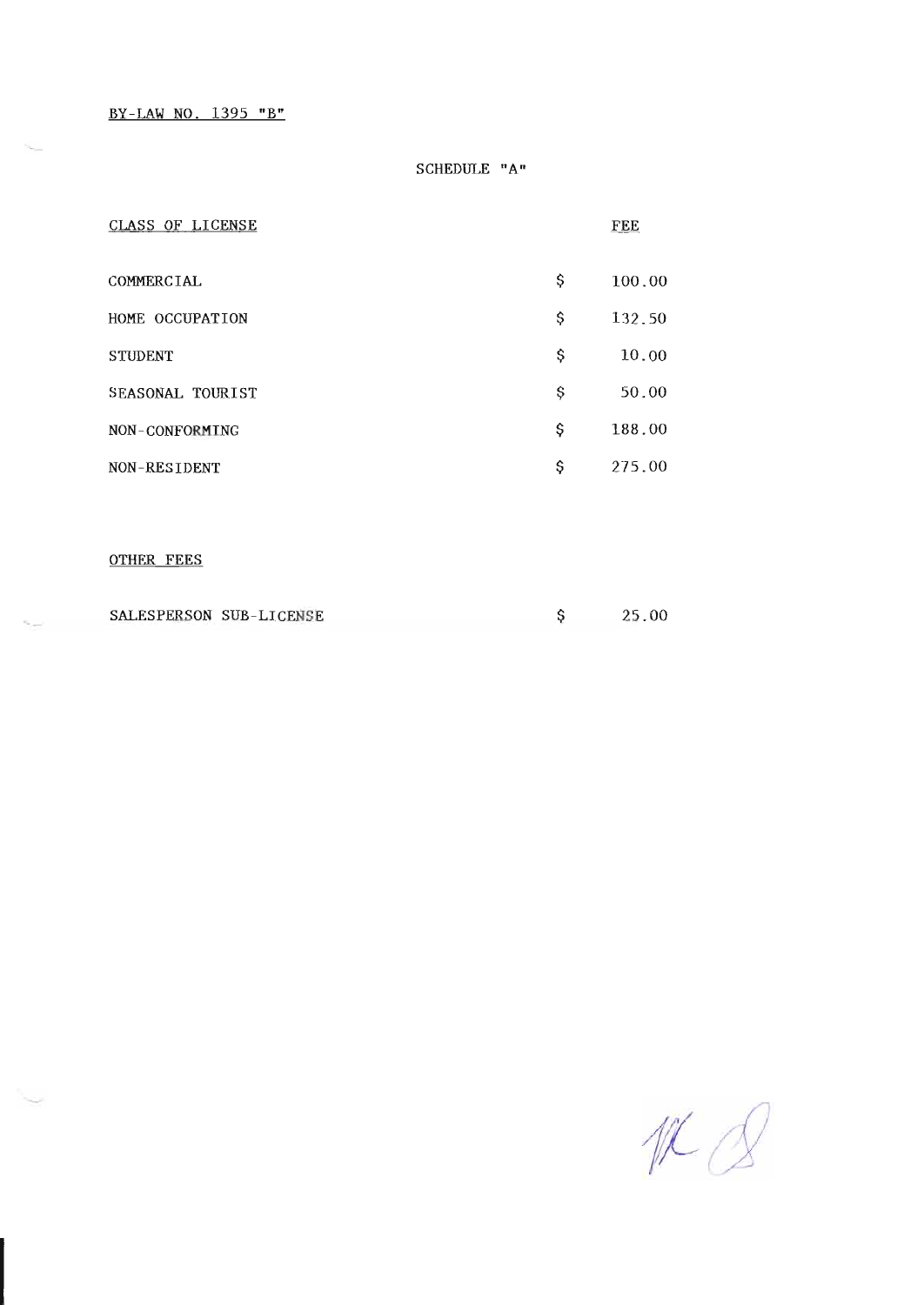# BY-LAW NO. 1395 "C"

# **CORPORATION OF THE TOWN OF HAY RIVER**

BEING A BY-LAW of the Municipal Corporation of the Town of Hay River in the Northwest Territories, to amend By-law No. 1395, the "Business License By-Law," pursuant to the Cities, Towns and villages Act, RSNwr, 1988, chap c-8, Sections 109 to ll2, as amended.

NOW THEREFORE, the Council of the Municipal Corporation of the Town of Hay River, in session duly assembled, enacts as follows:

- 1. That Section 6(b) of the Business License By-Law, being By-Law No. 1395, of the Municipal Corporation of the Town of Hay River, is hereby repealed, and the following substituted therefore:
	- 6. (b) The fees payable to the Town for a first time license issued on or after the lst day of November in any licensing period shall be one half of the annual licensing fee as set out in Schedule "A." No discount of this nature shall be permitted for license renewals.

| READ A FIRST TIME this $\frac{1}{2}$ $\frac{1}{2}$ day of $\frac{1}{2}$<br>, 1996.                   |
|------------------------------------------------------------------------------------------------------|
| READ A SECOND TIME this $\mathbb{R}$<br>$\frac{1}{2}$ day of<br>1996.                                |
| READ A THIRD AND FINAL TIME this<br>day of<br>1996, and passed with the consent of Council.<br>Mayor |

Senior Administrative Officer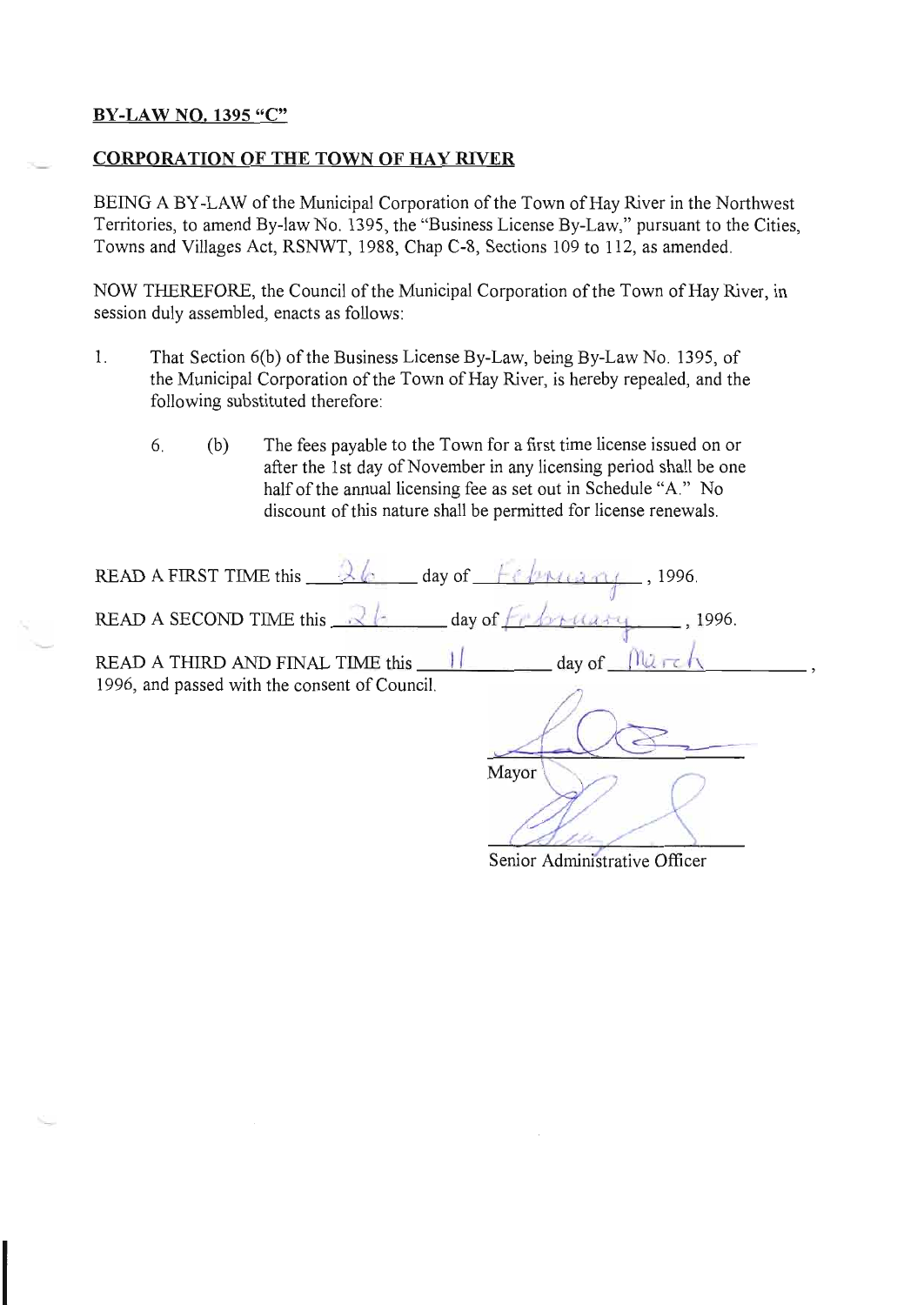# **BY-LAW NO. 1395"D"** THE MUNICIPAL CORPORATION OF THE TOWN OF HAY RIVER

A BY-LAW of the Municipal Corporation of the Town of Hay River in the Northwest Territories to provide for the regulation of businesses, business activities and persons engaged in business pursuant to the Cities, Towns and Villages Act. S.N.W.T. 2003, c.22, Section 70.

**WHERE AS** the Municipal Corporation of the Town of Hay River deems it desirable to licence business that is carried on within the municipal boundary of the Town of Hay River.

**NOW THEREFORE** the Council of the Town of Hay River, in session duly assembled enacts as follows:

1. That Section 4 – Licencing be amended by adding the following clause and numbering it as 4(d).

That any person making application for a commercial business licence whose place of business is located on the Katlo'deeche First Nation's Hay River Reserve shall be deemed a "Resident Business" with respect to Class of Licence and application fee.

2. That this bylaw will take force and effect upon its final reading.

READ A FIRST AND SECOND TIME this 1st day of October (2007)

| READ A THIRD AND FINAL this 2nd day of October, 2007 | Mayor |
|------------------------------------------------------|-------|
|                                                      |       |

CERTIFIED that this bylaw has been made in accordance with the requirements of the Cities, Towns and Villages Act, S.N.W.T., 2003, c.22, s. 70 and the bylaws of The Municipal Corporation of the Town of Hay River this 2nd day of October. 2007.

Senior Administrative Officer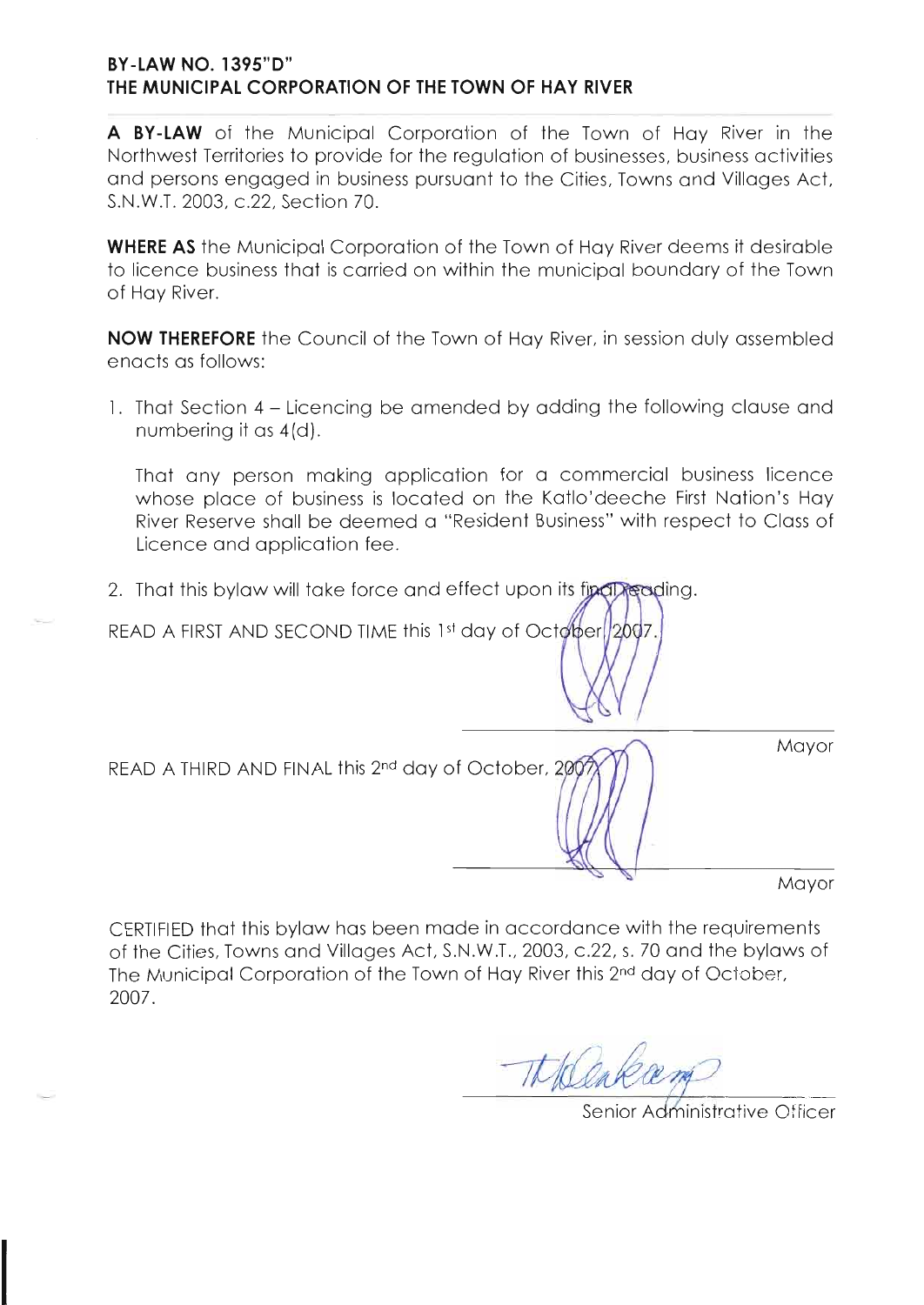THE MUNICIPAL CORPORATION OF THE TOWN OF HAY RIVER BY-LAW NO. 1395'E"

A BY-LAW of the Municipal Corporation of the Town of Hay River in the Northwest Territories to amend the Town of Hay River Business Licence By-law No. 1395 as amended to date.

PURSUANT to the Cities, Towns and Villages Act S.N.W.T. 2003, c.22, Section70.

WHEREAS the Council of the Municipal Corporation of the Town of Hay River has enacted the Business Licence By-law No. 1395; and

WHEREAS the Council of the Municipal Corporation of the Town of Hay River wishes to amend By-Law No. 1395 with respect to canvassers, hawkers and peddlars.

NOW THEREFORE the Council of the Municipal Corporation of the Town of Hay River in session duly assembled hereby enacts as follows:

1. Business Licence By-law No. 1395 is hereby amended by adding the following definitions:

"Town property'' means property to which the Town has legal title, a leasehold interest or otherwise administers.

"Private property'' means property to which the Town does not have legal title, a leasehold interest or otherwise administers.

"Property owner" means the person named on the legal title or the lease.

- 2. Business Licence By-law No. 1395 is hereby amended by deleting Section 17 in its entirety and replacing it with:
	- 17. Canvassers, Hawkers and Peddlars
		- a. All canvassers, hawkers and peddlars who are required to be bonded and licenced by the Government of the Northwest Territories must produce a valid direct sellers licence prior to having a business licence of a sub-licence issued hereunder.
		- b. Where an applicant intends to have canvassers, hawkers or peddlars operating under its business licence a salesperson sublicence shall be issued to each canvasser, hawker or peddlar upon payment of the appropriate fees as outlined in Schedule "A" of By-law No. 1395.

 $5\pi$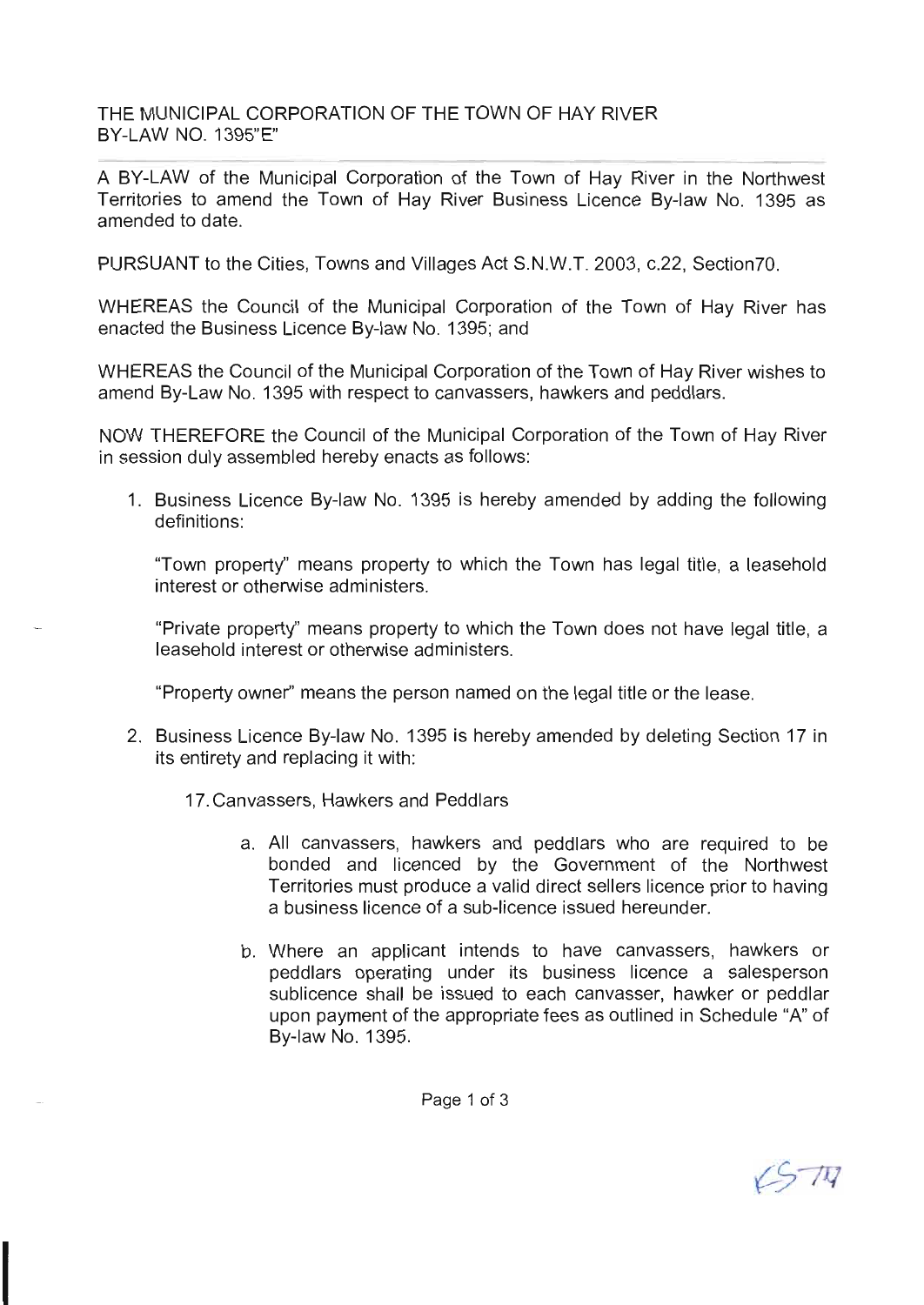- Every canvasser, hawker and peddlar engaged in business shall carry upon his person the business licence or the salesperson sublicence issued and shall upon demand produce the same to an officer or any person to whom may ask to see the business licence.
- d. No canvasser, hawker or peddlar shall be permitted to use Town property for the purpose of carrying on their business.
- No canvasser, hawker or peddlar shall be permitted to use private property for the purpose of carrying on their business unless and until they have obtained the written permission of the property owner.
- Every canvasser, hawker and peddlar applying for a licence must f. provide to the satisfaction of the Town that they have obtained the written permission of the property owner to carry out their business on the private property.
- No canvasser, hawker or peddlar shall be issued a licence unless g. and until the Town is satisfied that all of the requirements of the Business Licence By-law have been met.

READ A FIRST TIME this 22<sup>nd</sup> day of March, 2010.

Mayor

READ A SECOND TIME this 22<sup>nd</sup> day of March, 2010.

Mayor

READ A THIRD AND FINAL TIME this 26 day of April , 2010.

Mayor

Page 2 of 3